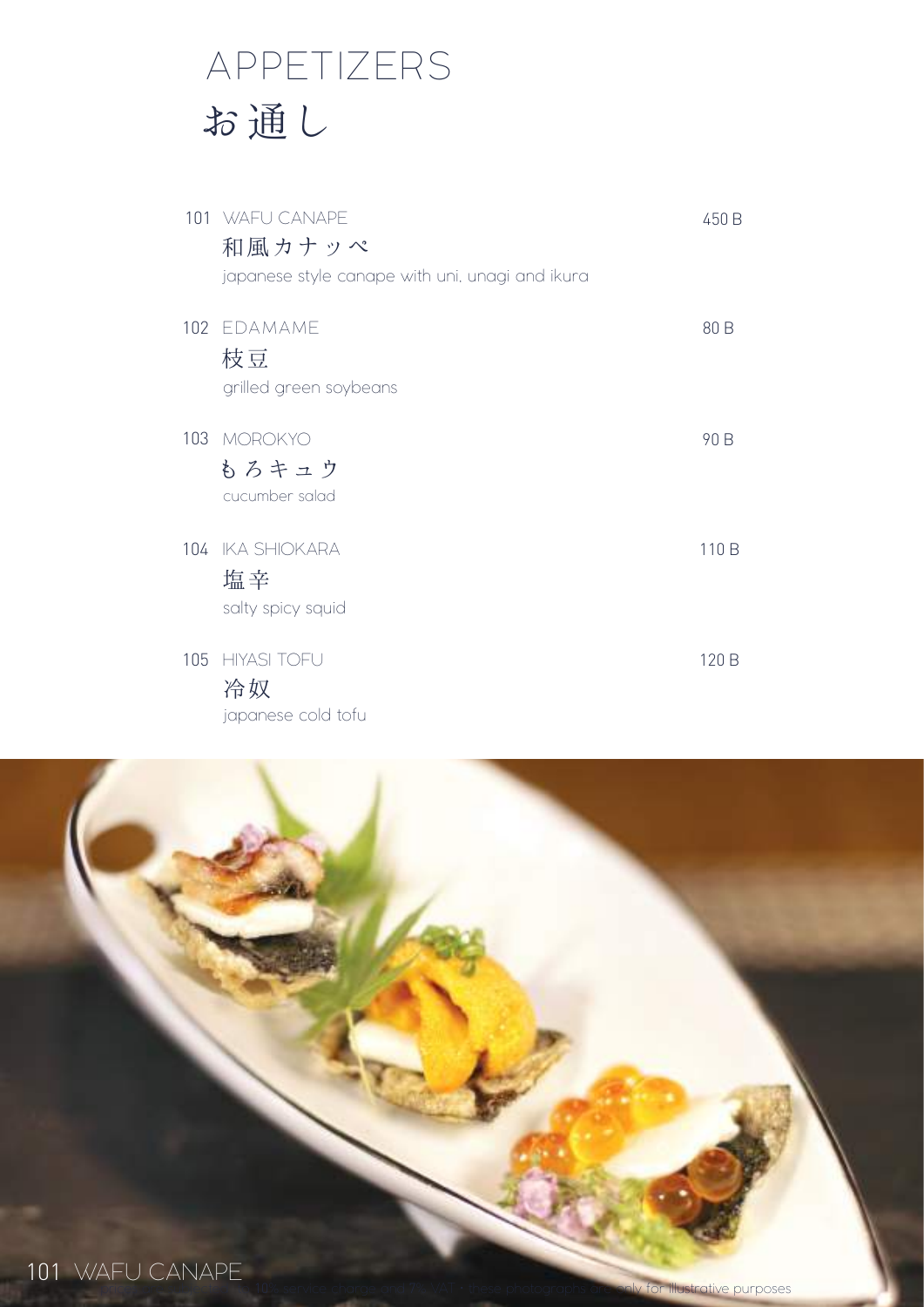

| 106 | <b>ABURI MENTAIKO</b><br>炙り明太子<br>grilled fish roe                   | 400 B |
|-----|----------------------------------------------------------------------|-------|
| 107 | <b>HORENSOU GOMA-AE</b><br>ほうれん草胡麻和え<br>sesame spinach salad         | 90 B  |
| 108 | <b>SHIO GINNAN</b><br>塩銀杏<br>gingko nuts                             | 80 B  |
|     | 109 EIHIRE YAKI<br>エイヒレ<br>grilled skate fin                         | 160 B |
| 110 | <b>DOBIN MUSHI</b><br>土瓶蒸し<br>seafood broth served in a dobin teapot | 190 B |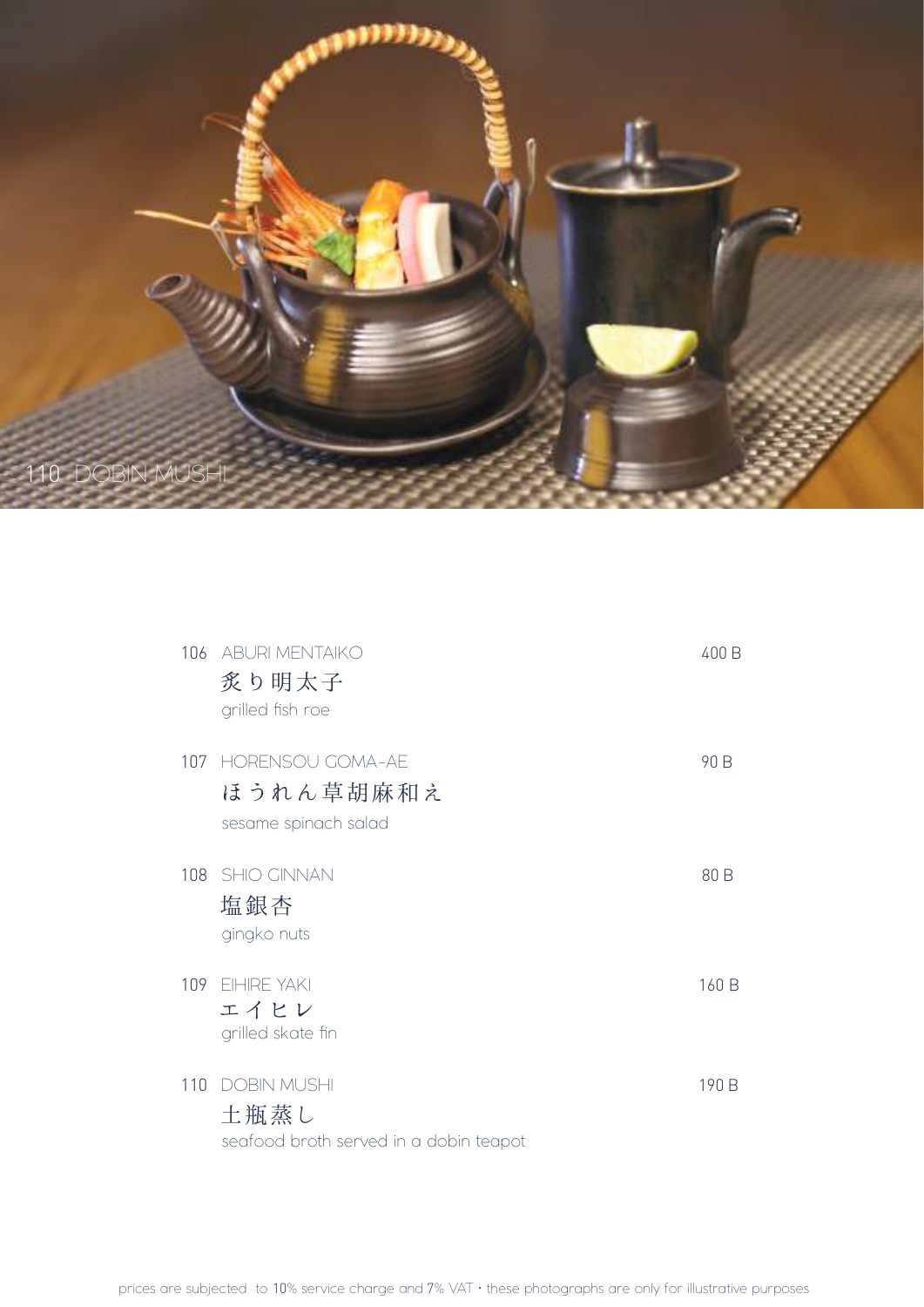

サラダ

| 201 SHIRAUO SALAD<br>しらうおサラダ                                                                | 240 B |
|---------------------------------------------------------------------------------------------|-------|
| salad with fried japanese anchovies                                                         |       |
| 202 JAPANESE TOFU SALAD<br>豆腐サラダ<br>salad with tofu                                         | 180 B |
| 203 KAISEN SALAD<br>海鮮サラダ<br>salad with fresh sashimi                                       | 550 B |
| 204 SALMON SALAD<br>サーモンサラダ<br>salad with fresh salmon sashimi and tatsumi special dressing | 320 B |

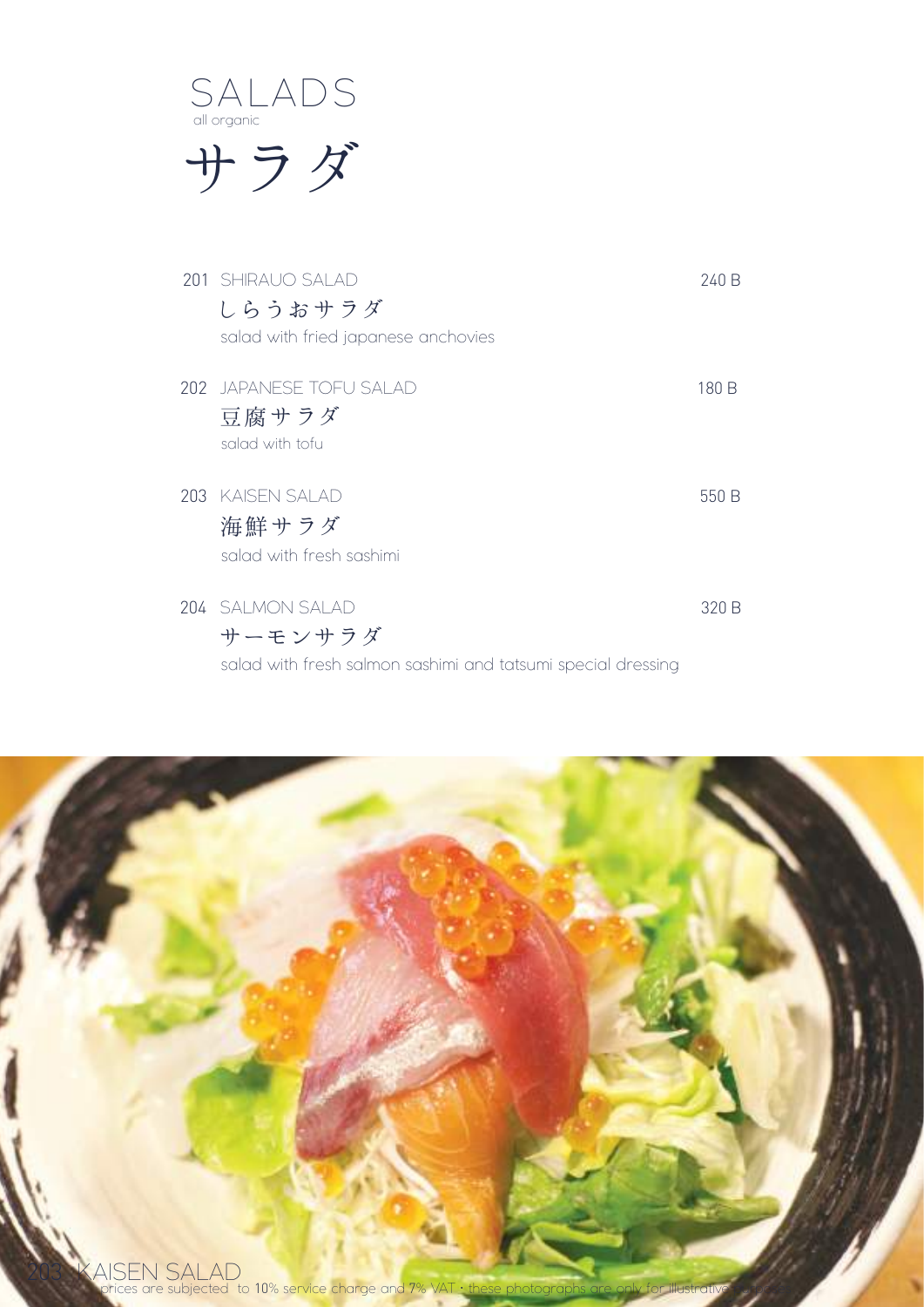### 201 SHIRAUO SALAD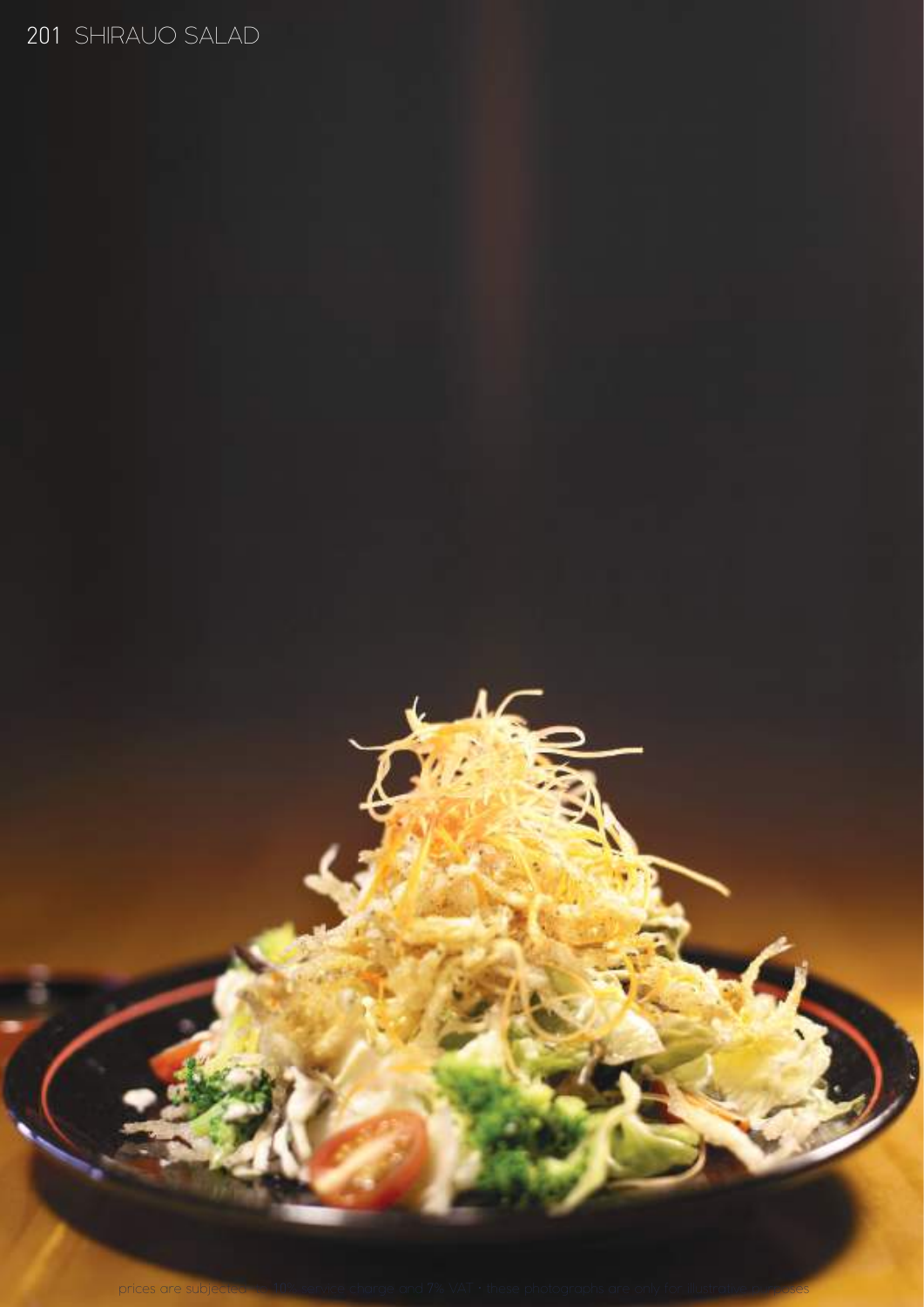

| 301 | - TARARA KANI<br>タラバガニホワイトソース焼き<br>grilled hokkaido king crab leg in white sauce         | 900 B |
|-----|------------------------------------------------------------------------------------------|-------|
|     | 302 IKA SUGATAYAKI<br>イカ姿焼き<br>fresh grilled whole squid                                 | 280 B |
|     | 303 UNAGI KABAYAKI<br>ウナギかば焼き<br>grilled eel with special teriyaki sauce                 | 630 B |
| 304 | SABA SHIOYAKI OR TERIYAKI<br>サバ塩焼き・照り焼き<br>grilled mackerel with salt or teriyaki        | 160 B |
| 305 | HOKKF SHIOYAKI OR TFRIYAKI<br>ほっけ塩焼き・照り焼き<br>grilled atka mackerel with salt or teriyaki | 380 B |

prices are subjected to 10% service charge and 7% VAT • these photographs are only for illustrative purposes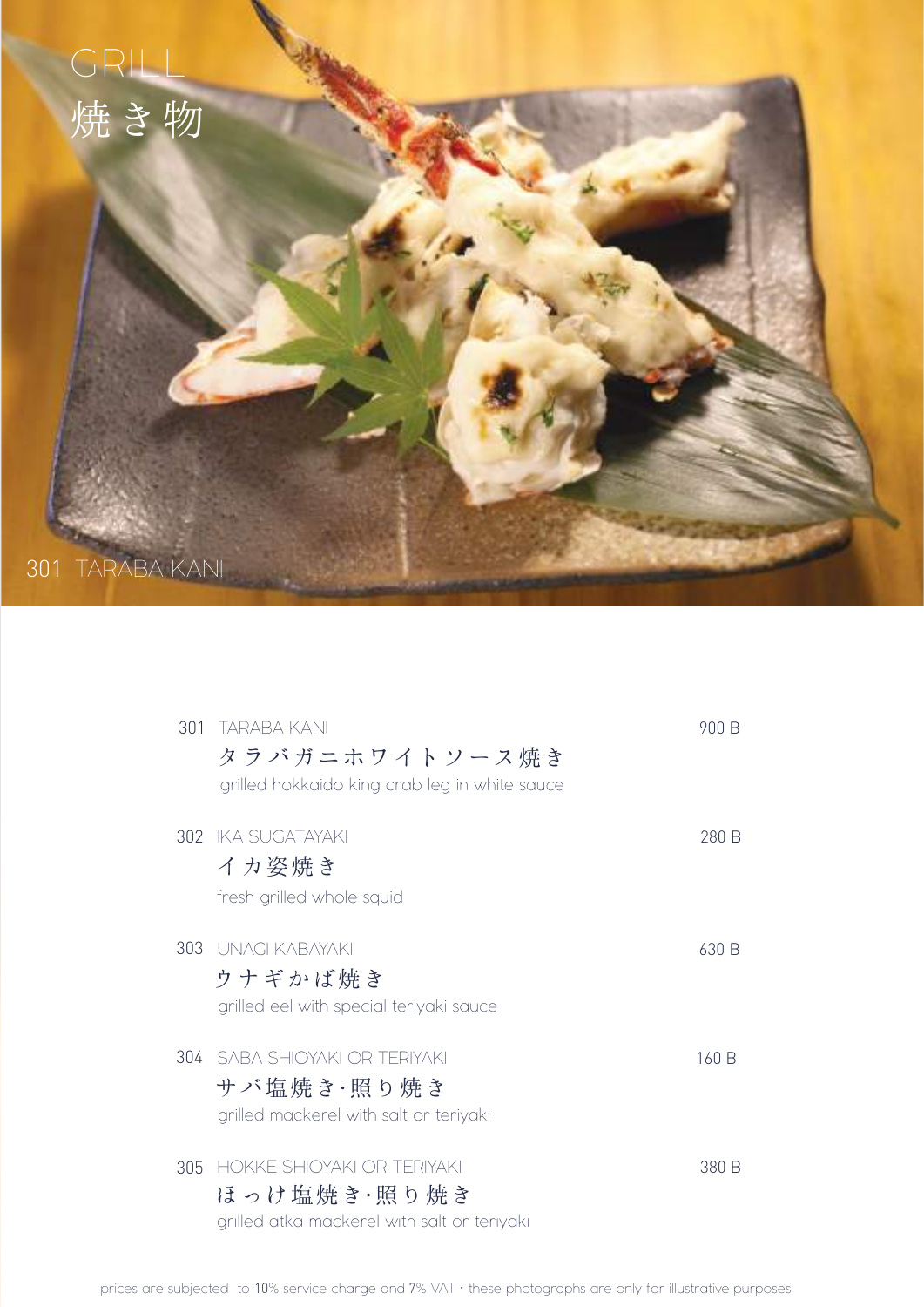

| 306- | I SAI MON SHIOYAKI OR TERIYAKI<br>鮭の 塩焼き・照り焼き<br>grilled salmon with salt or teriyaki          | 240 B |
|------|------------------------------------------------------------------------------------------------|-------|
| 307  | <b>GINDARA SHIOYAKI OR TFRIYAKI</b><br>ギンダラ 塩焼き・照り焼き<br>grilled cod fish with salt or teriyaki | 420 B |
| 308  | <b>TORI SHIOYAKI OR TERIYAKI</b><br>鶏照り焼き・照り焼き<br>grilled chicken with salt or teriyaki        | 180 B |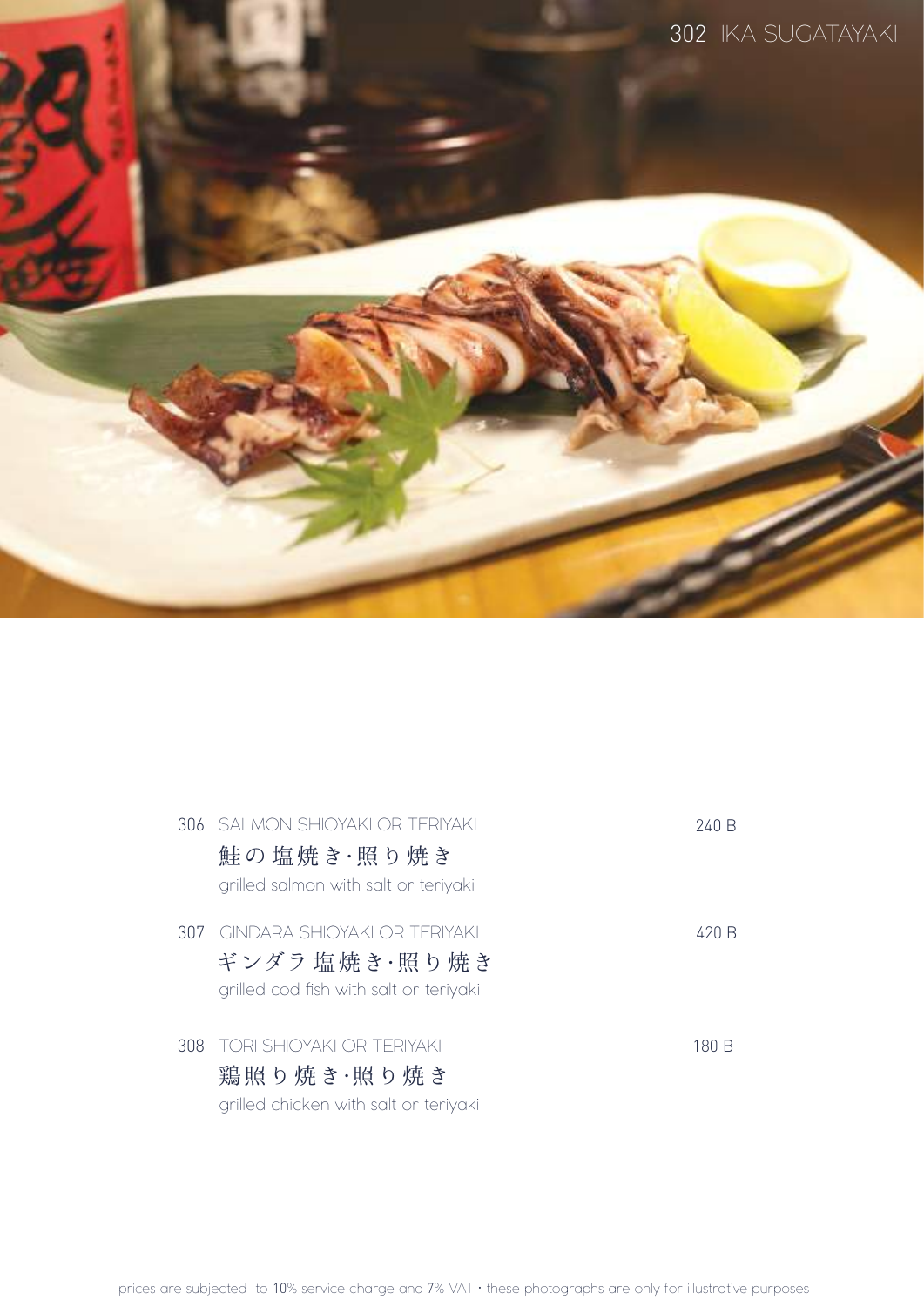

| 309 KUROBUTA AKAMISO                     | 350 B |
|------------------------------------------|-------|
| 黒豚ロース赤味噌ソース焼き                            |       |
| grilled kurobuta pork with akamiso sauce |       |
| 310 - KANI DASHIMAKI TAMAGO              | 240 B |
| カニだし巻き玉子                                 |       |
| japanese egg omelette with crab          |       |
| 311 DASHIMAKI TAMAGO                     | 150 B |
| だし巻き卵                                    |       |
| japanese egg omelette                    |       |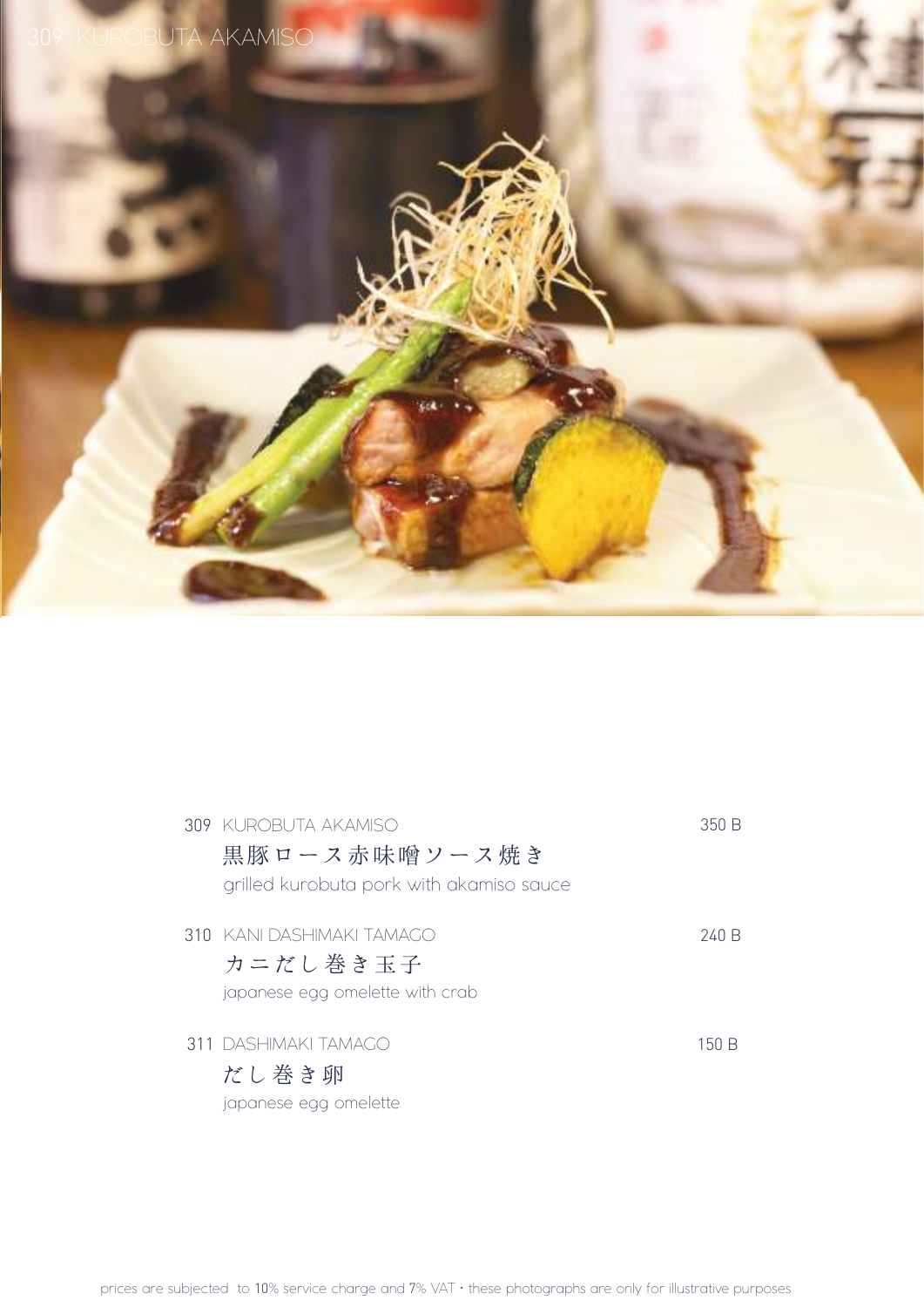UNAGI KABAYAKI

SALMON TERIYAKI



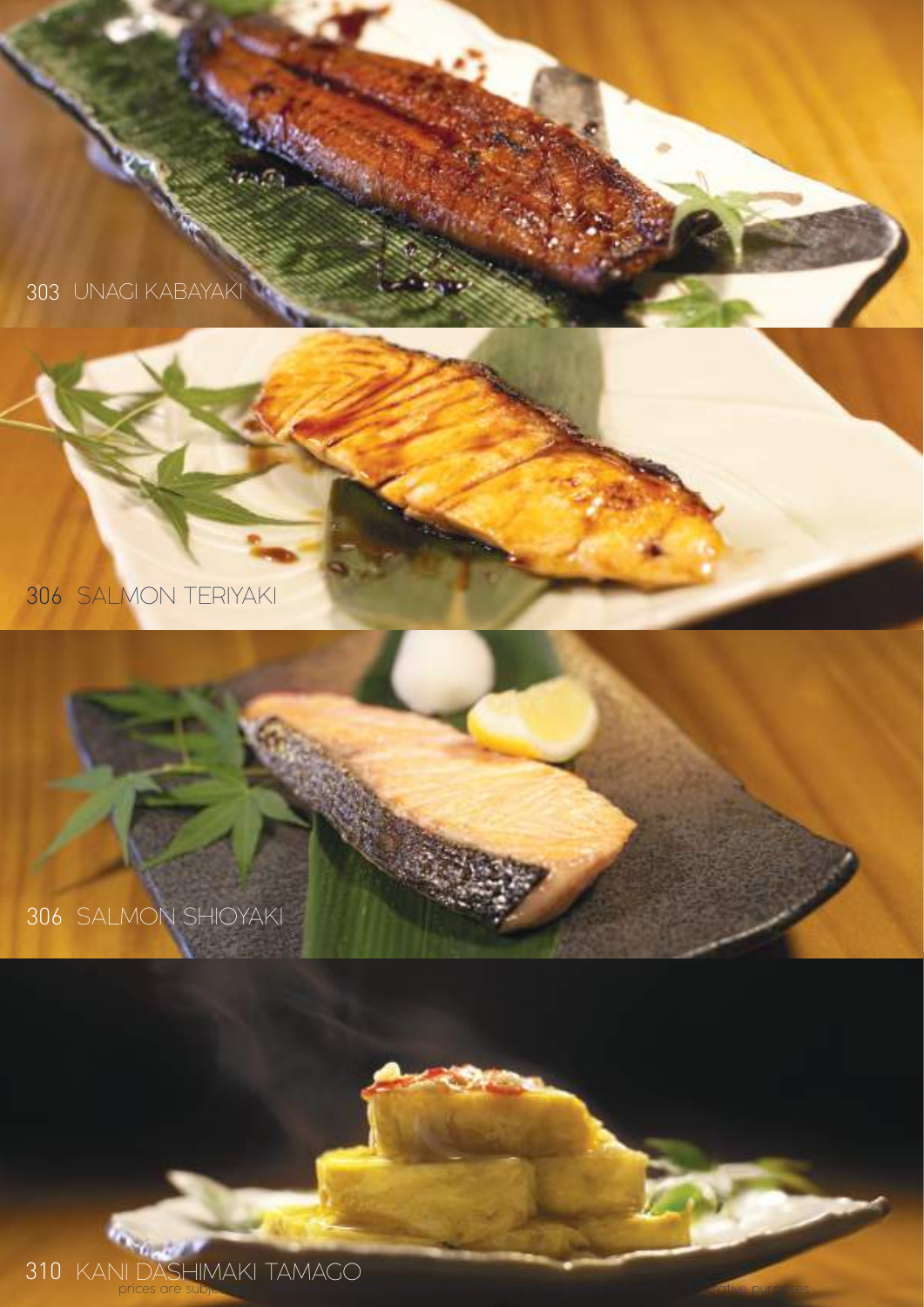# DEEP FRIED 揚げ物

| 401 | <b>AGEDASHI TOFU</b><br>揚げ出し豆腐<br>lightly battered fried tofu with seaweed and dashi broth                          | 150 B |
|-----|---------------------------------------------------------------------------------------------------------------------|-------|
| 402 | <b>EBI TEMPURA</b><br>海老天ぷら<br>crispy fried shrimps in tempura batter                                               | 300 B |
| 403 | <b>TEMPURA MORIAWASE</b><br>天ぷら盛り合わせ<br>crispy fried shrimp and mixed vegetables in tempura batter                  | 350 B |
| 404 | <b>TONKATSU</b><br>トンカツ<br>breaded deep-fried kurobuta pork cutlet                                                  | 220 B |
| 405 | MILLE-FEUILLE TONKATSU CHEESE<br>ミルフィーユトンカツ チーズのせ<br>layered breaded deep-fried kurobuta pork<br>cutlet with cheese | 250 B |
|     | 406 KAKI FURAI<br>カキフライ<br>golden fried oysters                                                                     | 320 B |
| 407 | AGE EBI POTATO<br>海老ジャガ芋包み揚げ                                                                                        | 650 B |

405 MILLE-FEUILLE TONKATSU CHEESE

deep-fried shrimp wrapped in potato 4 pcs

prices are subjected to 10% service charge and 7% VAT • these photographs are only for illustrative purposes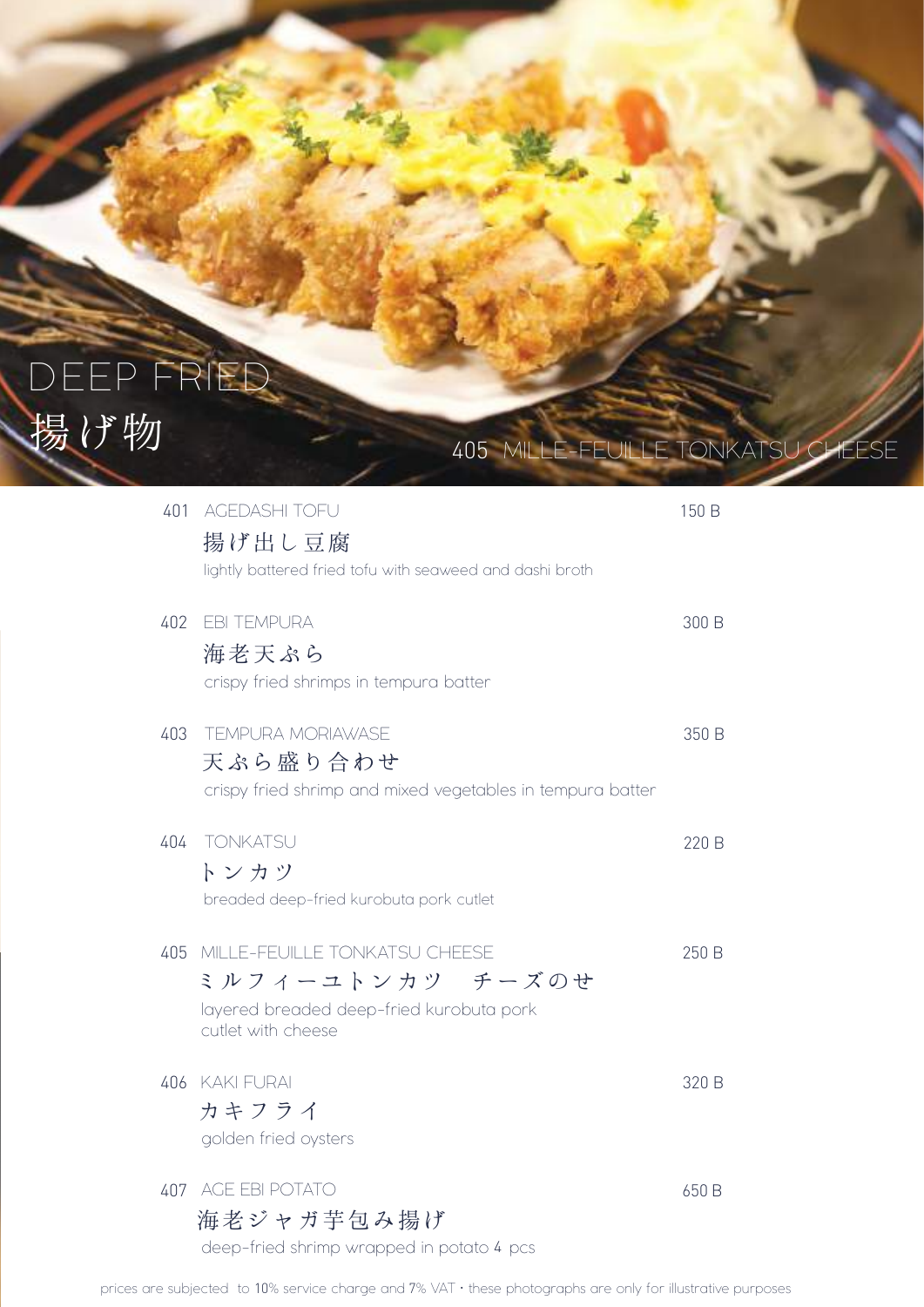

AGE EBI POTATO

 $p$  10  $\mu$  10  $\mu$   $\sim$  10  $\mu$  these photographs are only for illustrative purposes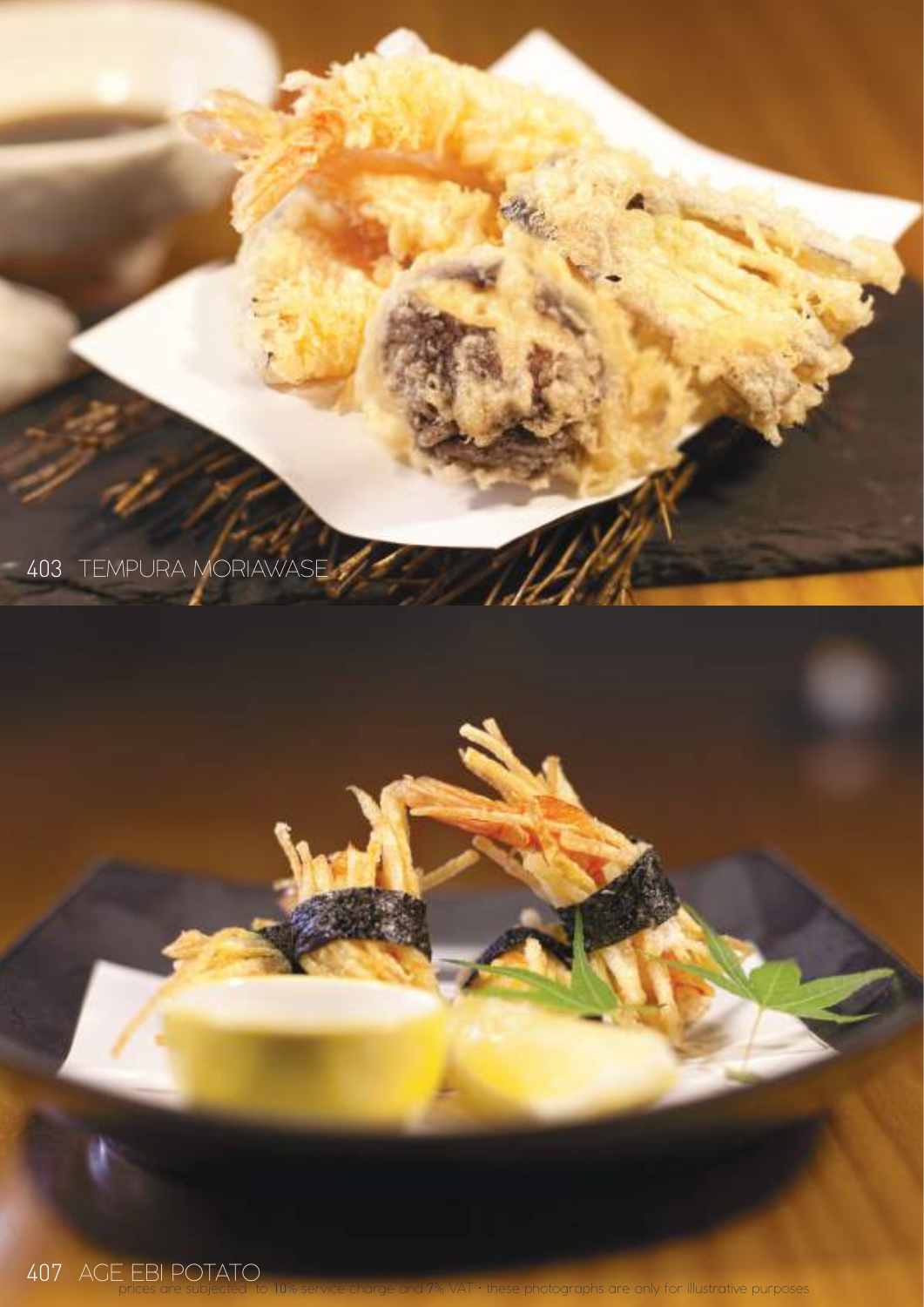## WARM DISHES 蒸し物·煮物·鍋物

### 505 TARABA KANI NABE

| 501 CHAWANMUSHI                         | 150 B  |
|-----------------------------------------|--------|
| 茶わん蒸し                                   |        |
| steamed egg custard                     |        |
| 502 TAI ATAME AKAMISO NI                | 750 B  |
| 鯛頭赤味噌煮                                  |        |
| braised sea bream head in akamiso sauce |        |
| 503 WACYU SUKIYAKI SET                  | 2500 B |
| 和牛すき焼き鍋                                 |        |
| A4 beef 150g                            |        |
| 504 WAGYU SHABU SHABU SET               | 2500 B |
| 和牛しゃぶしゃぶ鍋                               |        |
| A4 beef 150g                            |        |
| 505 TARABA KANI NABE                    | 900 B  |
| カニ鍋                                     |        |
| crab claw in dashi broth hotpot         |        |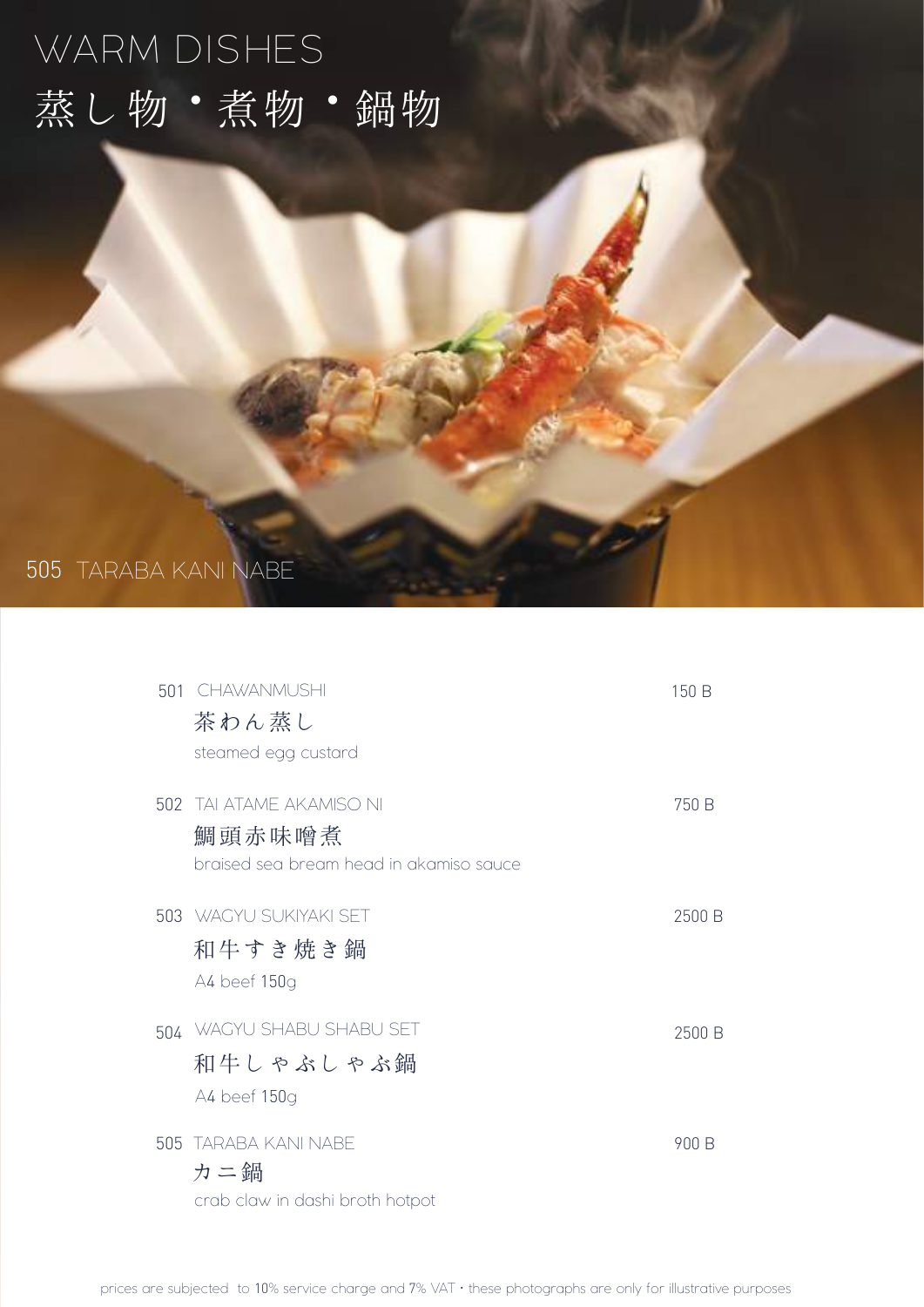## RICE & NOODLES 食事・麺類

#### 601 INANIWA UDON COLD

|  | 601 ONIGIRI                                                                                    | 100 B |
|--|------------------------------------------------------------------------------------------------|-------|
|  | おにぎり 鮭・昆布・梅・おかか                                                                                |       |
|  | ONIGIRI SAKE japanese rice ball with salmon                                                    |       |
|  | ONIGIRI KOMBU japanese rice ball with kelp<br>ONIGIRI UME japanese rice ball with pickled plum |       |
|  | ONIGIRI OKAKA japanese rice ball with dried bonito                                             |       |
|  | 602 KATSU DON                                                                                  | 280 B |
|  | かつ丼                                                                                            |       |
|  | rice bowl topped with deep-fried kurobuta pork                                                 |       |
|  | cutlet, egg, vegetables, and condiments                                                        |       |
|  | 603 TEN DON                                                                                    | 320 B |
|  | 天丼                                                                                             |       |
|  | rice bowl topped with crispy fried shrimps in tempura batter                                   |       |
|  |                                                                                                |       |
|  | 604 OYAKO DON                                                                                  | 220 B |
|  | 親子丼                                                                                            |       |
|  | rice bowl topped with chicken, egg and sliced scallion                                         |       |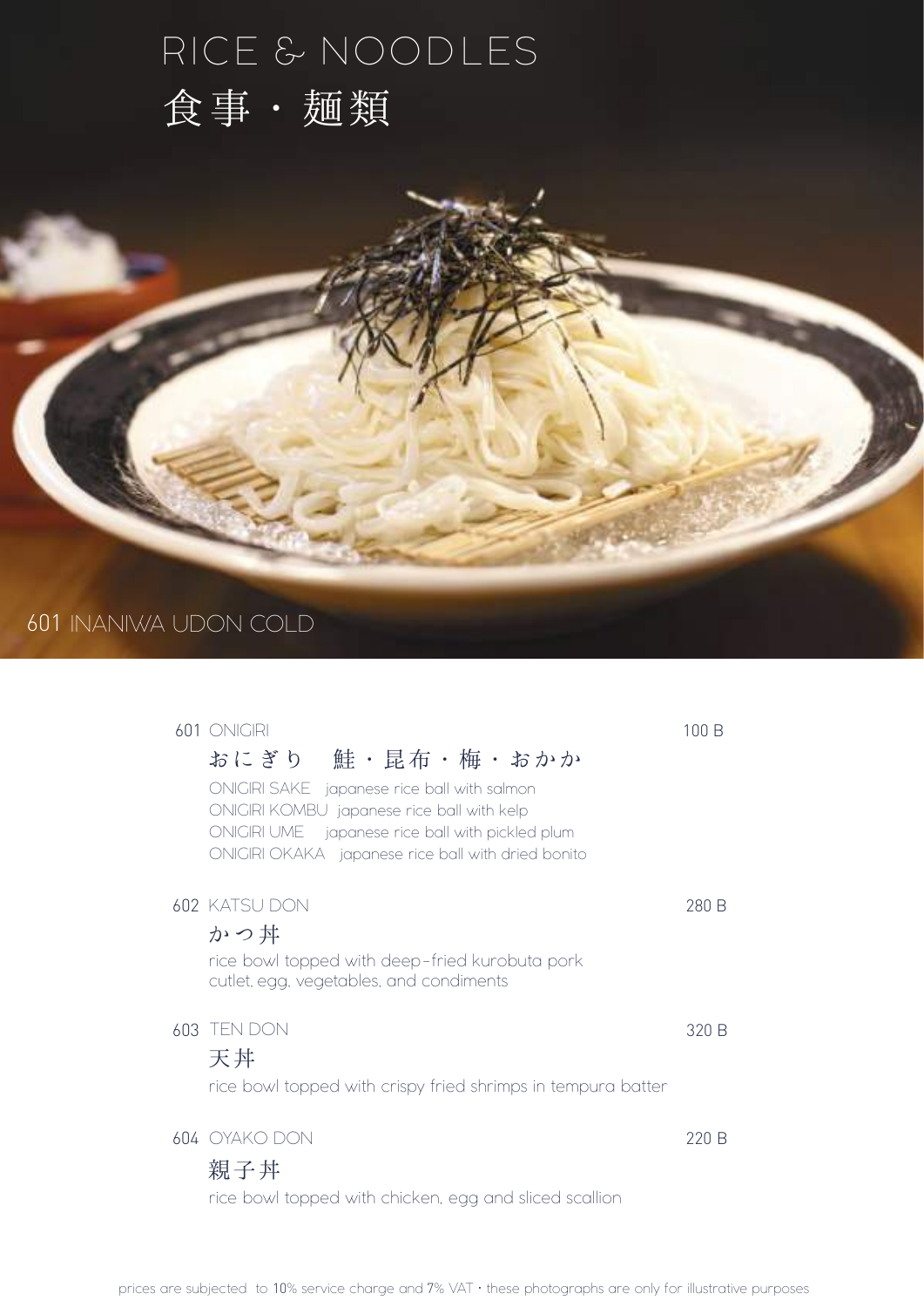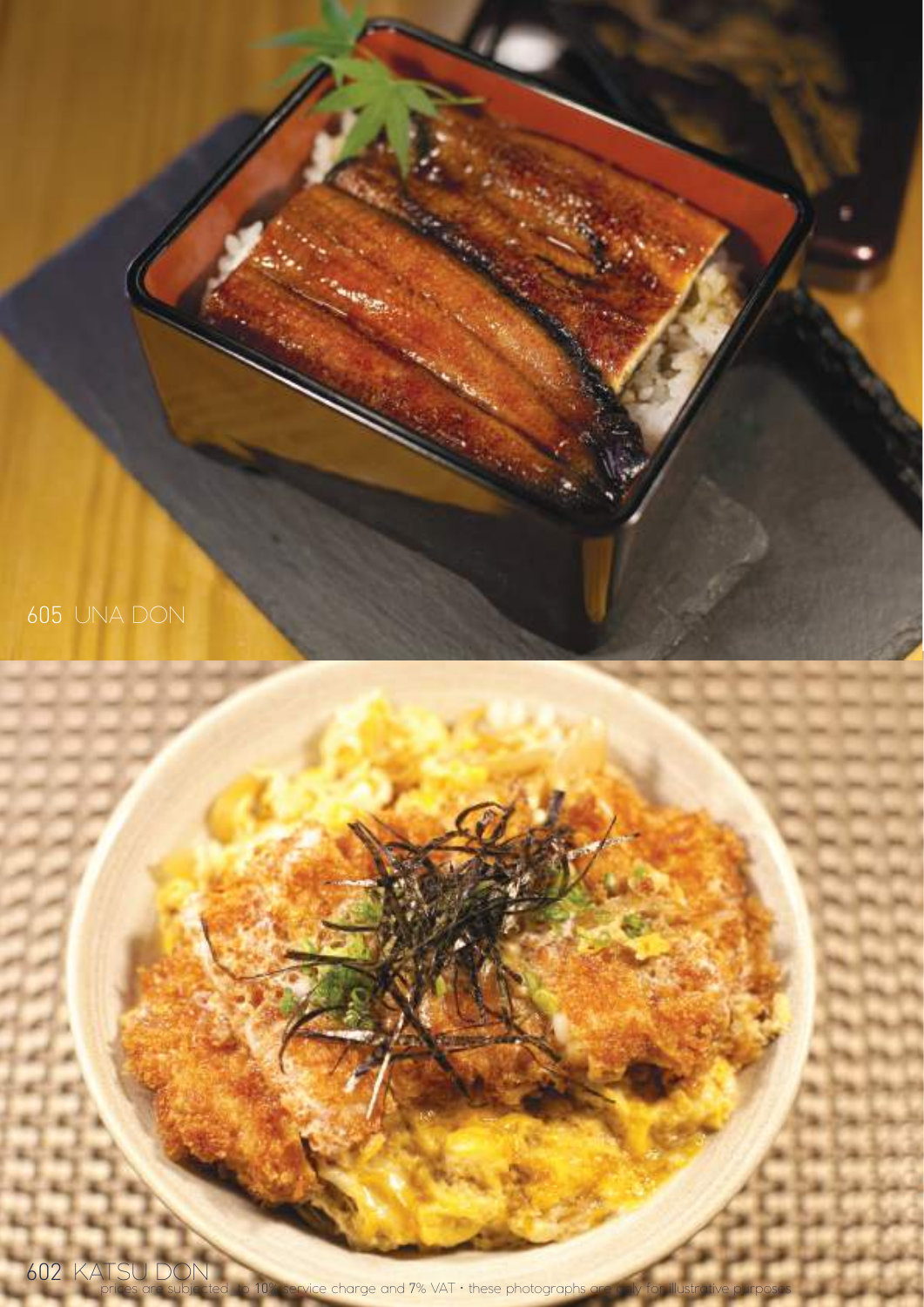|     | 605 UNA DON<br>鰻丼<br>rice bowl topped with grilled eel with special teriyaki sauce                                                        | 680 B  |
|-----|-------------------------------------------------------------------------------------------------------------------------------------------|--------|
| 606 | <b>CHIRASHI DON</b><br>ちらし<br>rice bowl topped with chef's selection of fresh sashimi                                                     | 1100 B |
| ሪበ7 | ZARU SOBA OR UDON<br>ざるそば・うどん<br>chilled buckwheat or udon noodles with shredded seaweed                                                  | 180 B  |
| 608 | TEMPURA ZARU SOBA OR UDON<br>天ぷらざるそば・うどん 冷<br>crispy fried shrimp tempura with chilled buckwheat or<br>udon noodles with shredded seaweed | 320 B  |
| 609 | TEMPURA SOBA OR UDON HOT<br>天ぷらざるそば・うどん 温<br>crispy fried shrimp tempura with buckwheat or udon<br>noodles with shredded seaweed          | 320 B  |
| 610 | INANIWA UDON COLD OR HOT<br>いなにわうどん 冷・温<br>hand-stretched thin udon noodles with shredded seaweed                                         | 220 B  |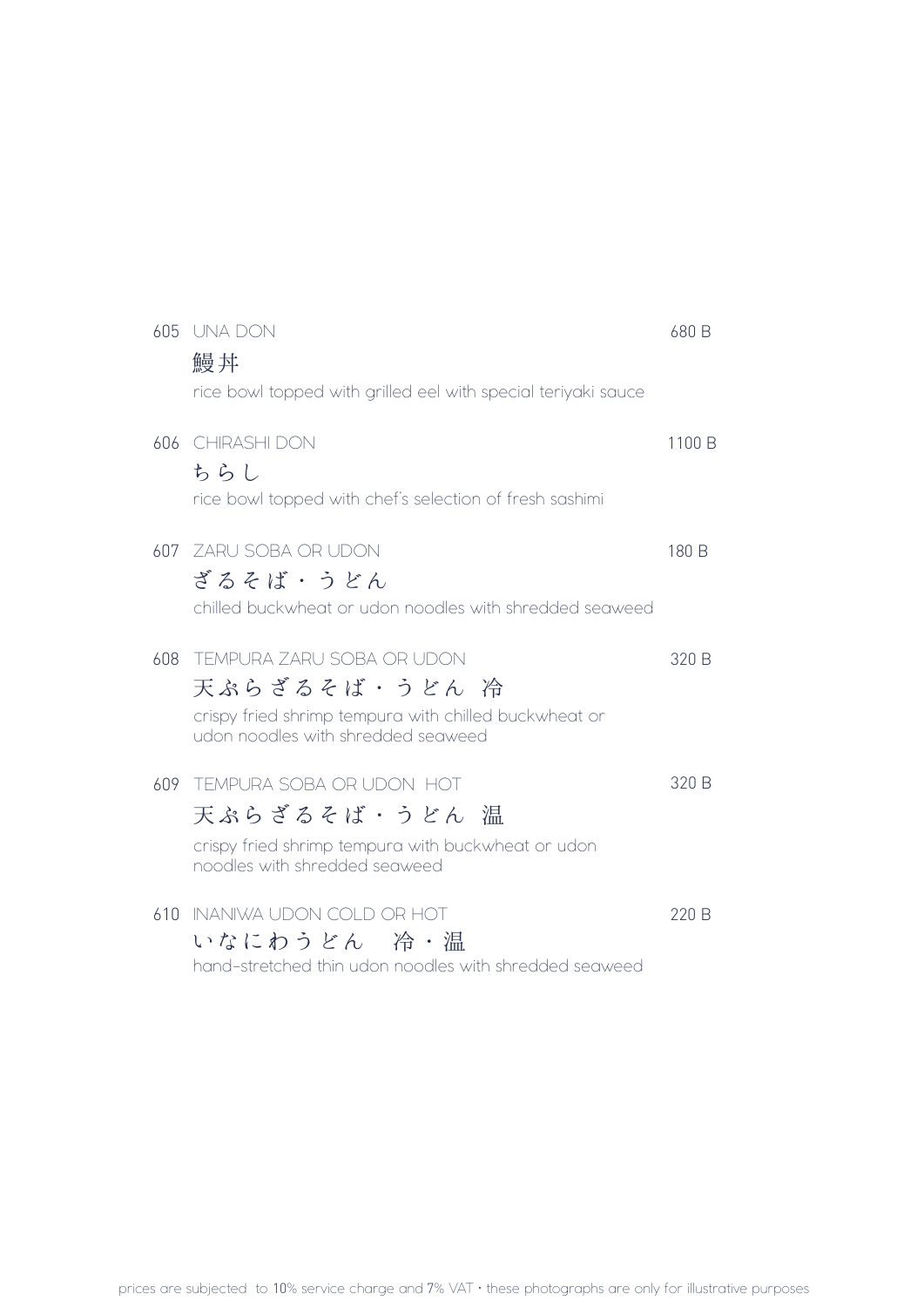### 608 TEMPURA ZARU UDO

### 608 TEMPURA ZARU SOBA COLD

prices are subjected to  $10\%$  service charge and  $7\%$  VAT  $\cdot$  these photographs are only for illustrative purposes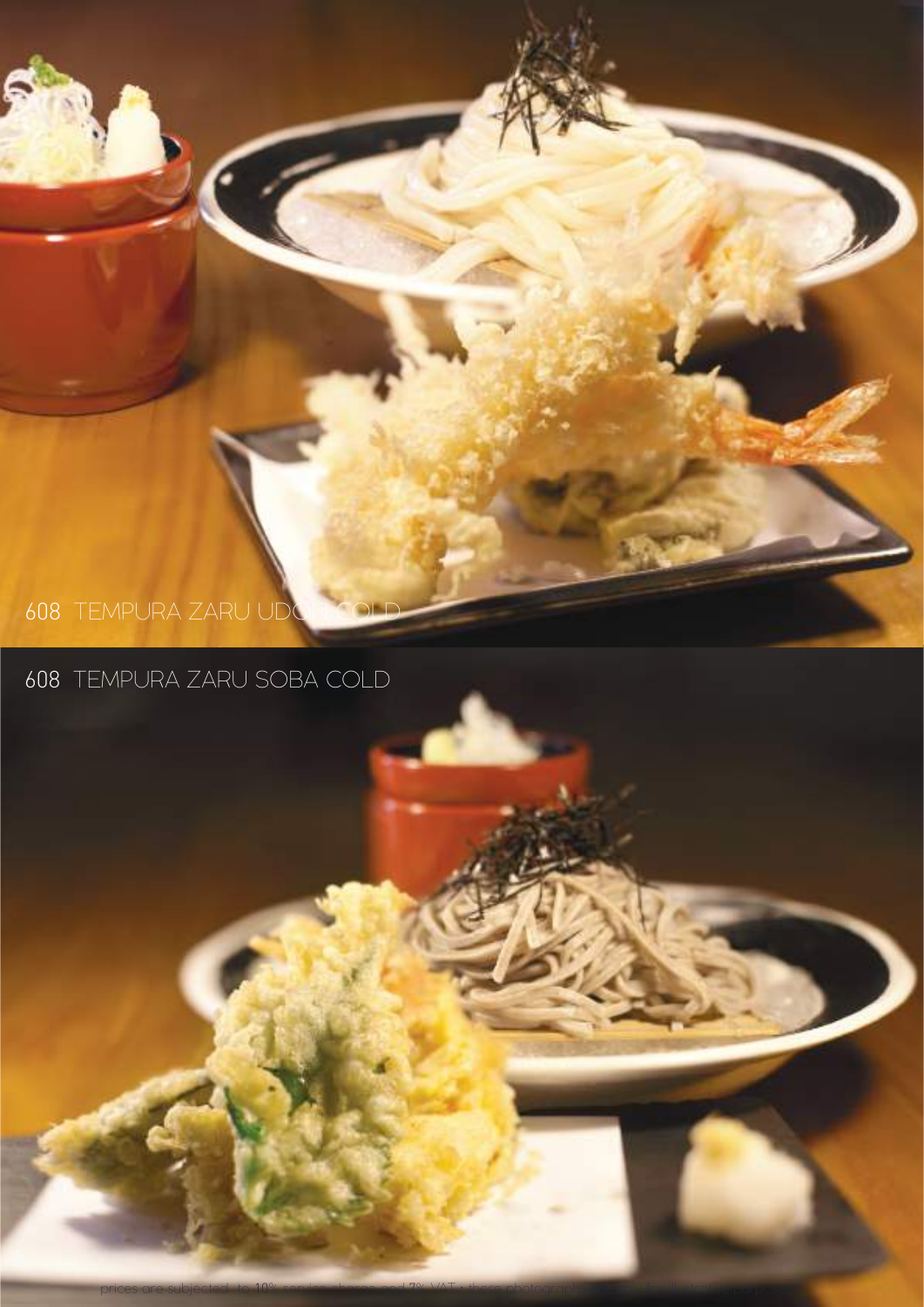

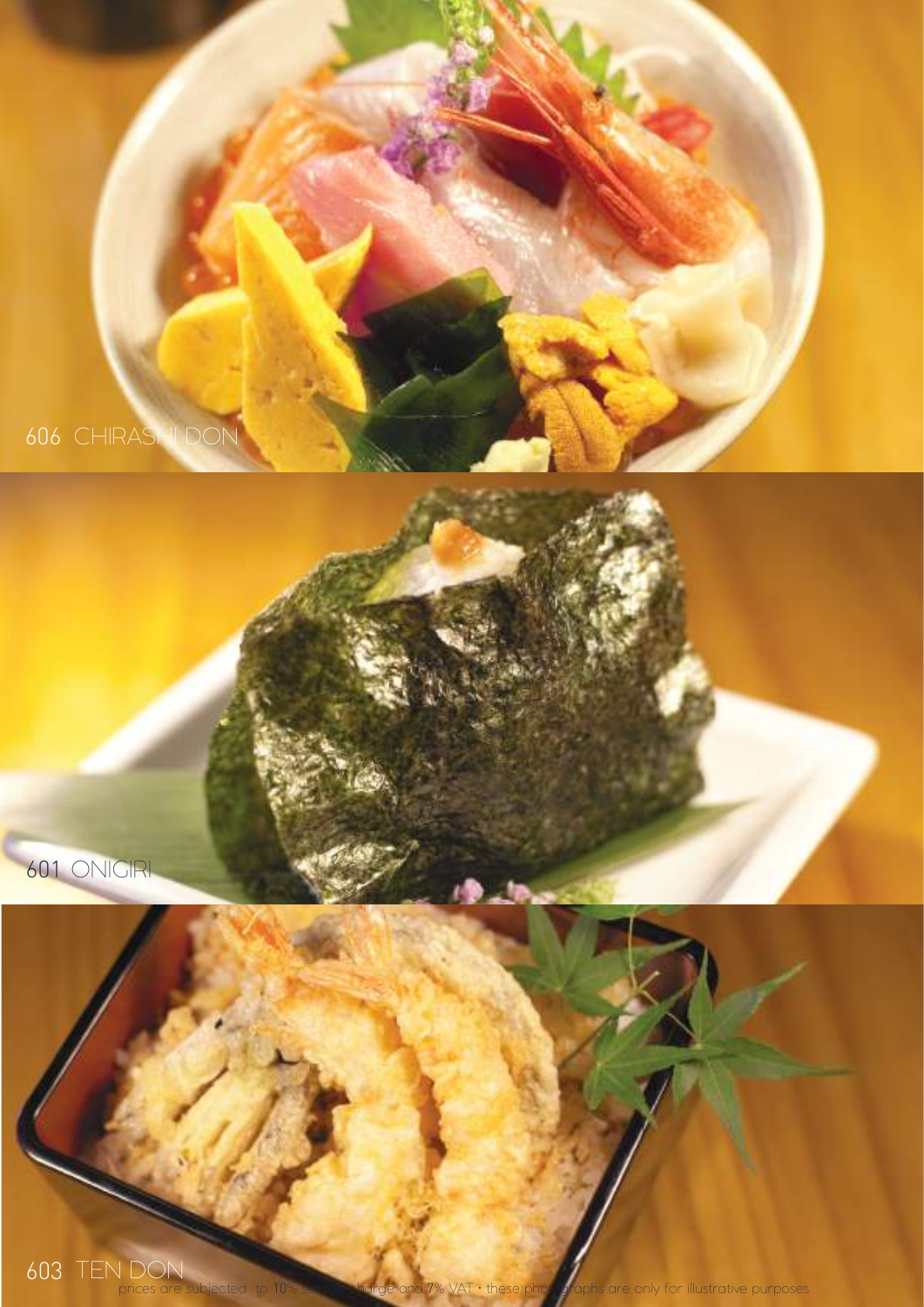## SUSHI ROLL 寿司ロール

701 TATSUMI ROLL

|      | 701 TATSUMI ROLL<br>ドラゴンロール<br>signature roll with botan ebi, unagi and<br>ikura 8 pcs                            | 1150 B |
|------|-------------------------------------------------------------------------------------------------------------------|--------|
|      | 702 EBI CRUNCH ROLL<br>海老クランチーロール<br>roll with crunchy ebi in tempura batter 8 pcs                                | 320 B  |
| 703. | AVOCADO NOSEMAKI ROLL<br>アボカドのせ巻きロール<br>roll topped with avocado, chutoro, amaebi, hotate,<br>ikura and uni 5 pcs | 850 B  |
|      | 704 RAINBOW ROLL<br>レインボー ロール<br>roll with maguro, hamachi, ika, ebi and tai 8 pcs                                | 480 B  |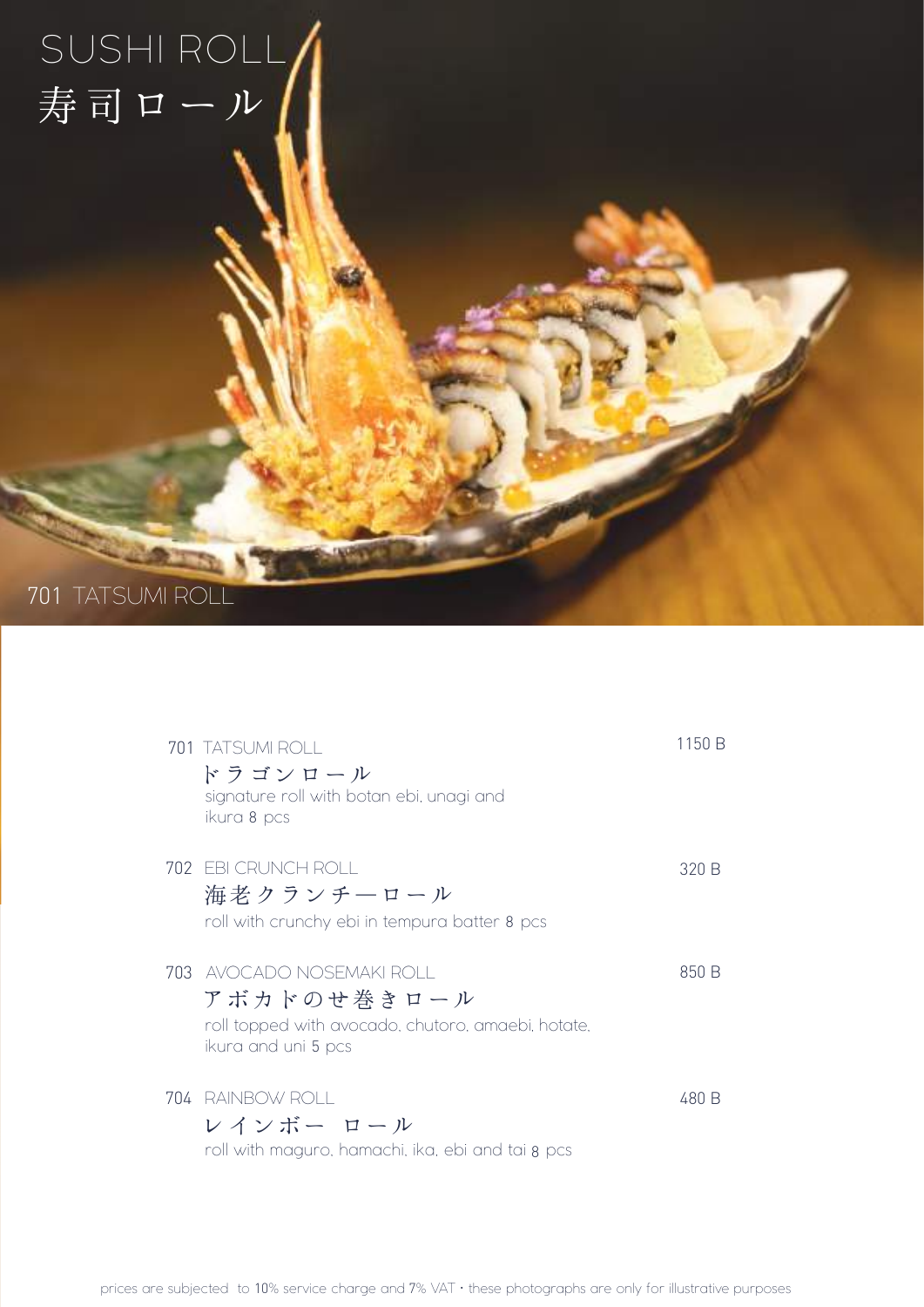

#### 704 RAINBOW ROLL

705 CALIFORNIA ROLL<br>prices are subjected to 10% service charge

these photographs are only for illustrative purposes